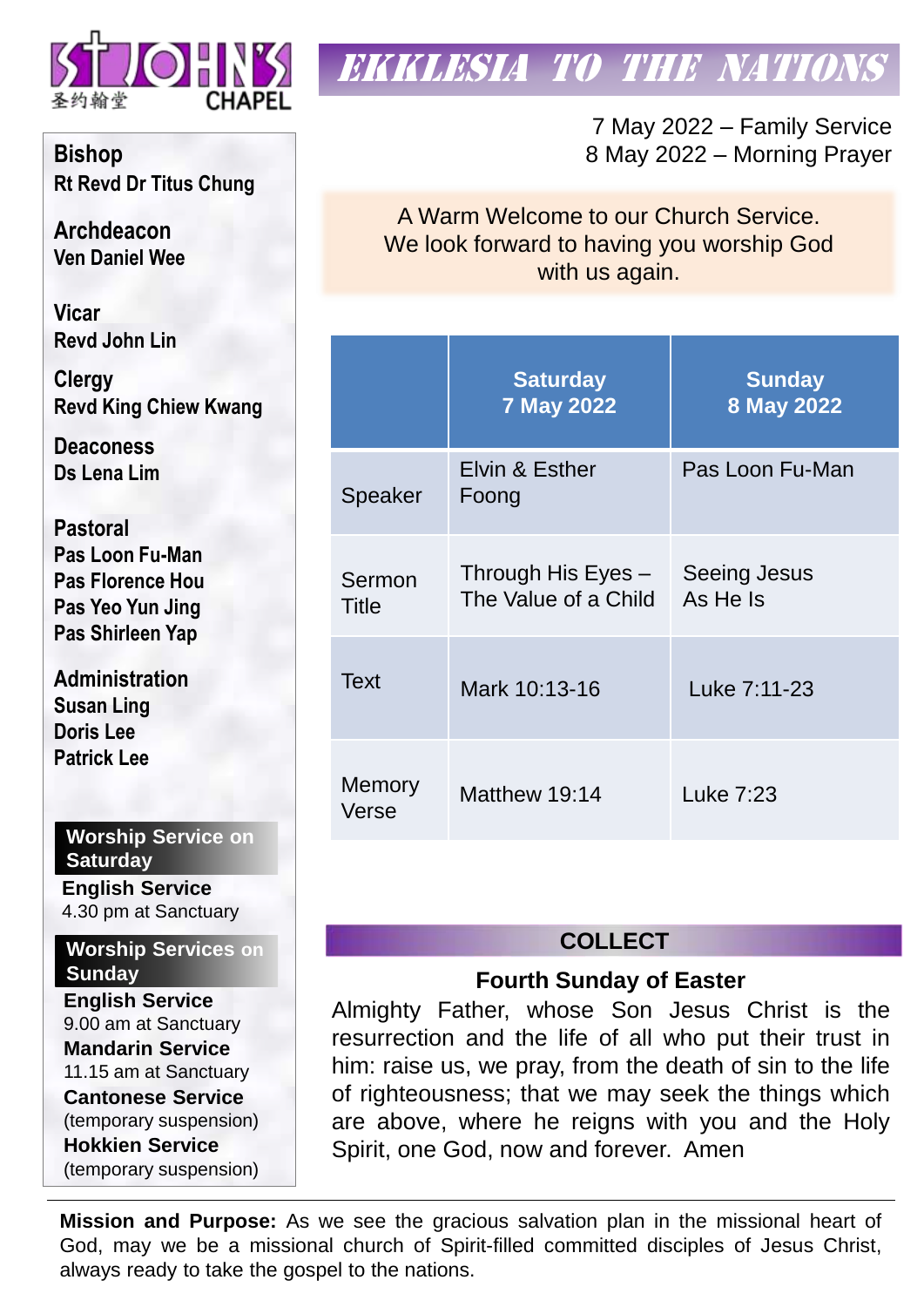Dear family in Christ

In the Fifth Commandment, the Lord commanded his people to "*honour your father and your mother*" (Exodus 20:12). This weekend, Mother's Day is commemorated all around the world. It is a day set aside to remember, honour and thank our mothers for all their labour, love and sacrifice.

As God's people, what can we do to edify and encourage the mothers in our church community or in your family?

- **1. PRAY:** Coming alongside the mothers in regular prayer support goes a long way to give renewal of strength in their mothering responsibilities. Through prayer, the mums look to God and depend on Him for His grace, help and wisdom. The collective prayers of the church community will bring encouragement and joy to them.
- **2. ENCOURAGE:** Appropriate words of encouragement spoken at the opportune time can uplift and strengthen the hearts of mothers, especially if they are experiencing struggles and stress in their life. To "encourage" means to "*give courage*". Many times, mothers really need the courage to persevere on in the midst of their difficulties.
- **3. LISTEN:** Be ready with a listening ear to hear the cry of their hearts for their children, their elderly parents, their marriage and their struggle to keep a healthy work-life balance. Their problems and issues may not be solved immediately, but your presence and care will help to ease their pain and lighten their heavy burdens.
- **4. HELP:** Do offer your help in practical ways. It can be giving a helping hand in church when any need arises. It can be helping to look after their young children, so that they can have some "me-time" or they can serve in ministry. Being there for them in practical ways will be a great help and blessing.

Praying and wishing all mothers a *Blessed joyous Mother's Day.*

**Blessings** Pastor John

| <b>Date</b>   | <b>Preacher</b>            | <b>Topic</b>                              |  |  |
|---------------|----------------------------|-------------------------------------------|--|--|
| 23-24 Apr     | <b>Rev John Lin</b>        | <b>Remember the Lord your God</b>         |  |  |
| 30 Apr-1 May  | <b>Rev John Lin</b>        | Serve the Lord as your act of worship     |  |  |
| $7-8$ May     | (Sat) Elvin & Esther Foong | Through His Eyes - The Value of a Child   |  |  |
|               | (Sun) Pas Loon Fu Man      | Seeing Jesus as He Is                     |  |  |
| 14-15 May     | <b>Rev John Lin</b>        | Come home to the Father and His community |  |  |
| 21-22 May     | <b>Rev John Lin</b>        | Fear God and keep his commandments        |  |  |
| 29 May (10am) | <b>Rev John Lin</b>        | Walk closely with our Shepherd-King       |  |  |

## **Sermon Theme: Renewing our first love for Abba Father**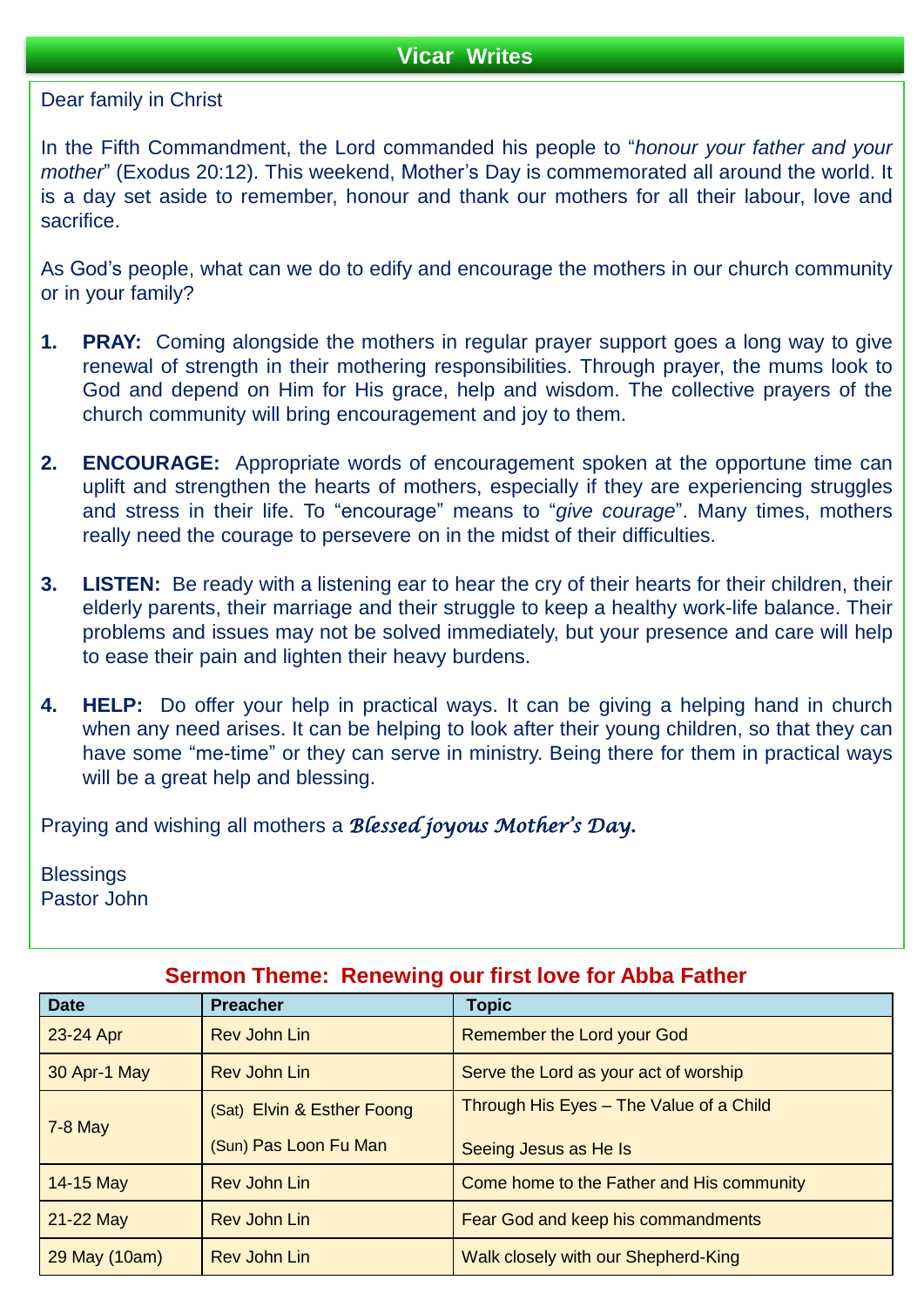#### **Sunday Combined Service on 29 May**

There will be a combined service for both English and Chinese congregations on **Sunday 29 May 2022, 10am.** This is the final worship service for both Revd John and Revd King in SJCp before their posting on 1 June 2022. It will be followed with a time of thanksgiving and lunch. For logistical purposes and catering of lunch, **do register at gg.gg/sjcpservices** by 22 May 2022.

There will be no Saturday Service on 28 May 2022.

#### **Men United For Christ (MUFC)**

Calling all Brothers to join us for a time of journeying with each other in brokenness and meekness. Exploring men's issues, accountability, and spurring one another on towards fulfilling our Biblical calling. The session will be on **Our Calling As a Servant Leader,** Bro Enoch will be Facilitating the discussion. 21/05/2022 via ZOOM, 8:15am-9:30am.

Zoom Details as follows. Meeting ID: 964 2229 9981 Passcode: mufc20214

#### **Request for vehicle arrival by 9.15am for Sunday Service**

With the cessation of registration, we request members attending the **Sunday** services who come via private transport, to enter the school main gate latest by 9.15 am to facilitate the gate closure and security.

#### **Coffee / Tea Fellowship on Sundays**

From 1st May, hot beverages will be served at the school's canteen after the Worship Service. To facilitate members leaving after the service, do take note of the 2 time slots where school Main Gate C will be opened:

10.30 am to 11.15 am and 11.45 am to 12 noon.

#### **Intercession**

### **Annual SAMH-SACS Sunday "Love Never Fails" (8 May 2022)**

By God's grace, St. Andrew's Mission Hospital (SAMH) and Singapore Anglican Community Services (SACS) are able to faithfully care for the vulnerable as the health and community service arms of the Diocese. *Pls pray for:*

- 1. God's empowerment to bring love, light and hope through these service pillars: Medical, Senior, Psychiatric, Autism, Family/children.
- 2. The patients, residents, students and clients under the care of SAMH-SACS, as well as their family members.
- 3. The staff and volunteers to draw closer to God as the source and inspiration for their work and their lives.
- 4. The Chaplaincy Teams to provide spiritual support and pastoral care to staff, patients, residents, clients and volunteers.